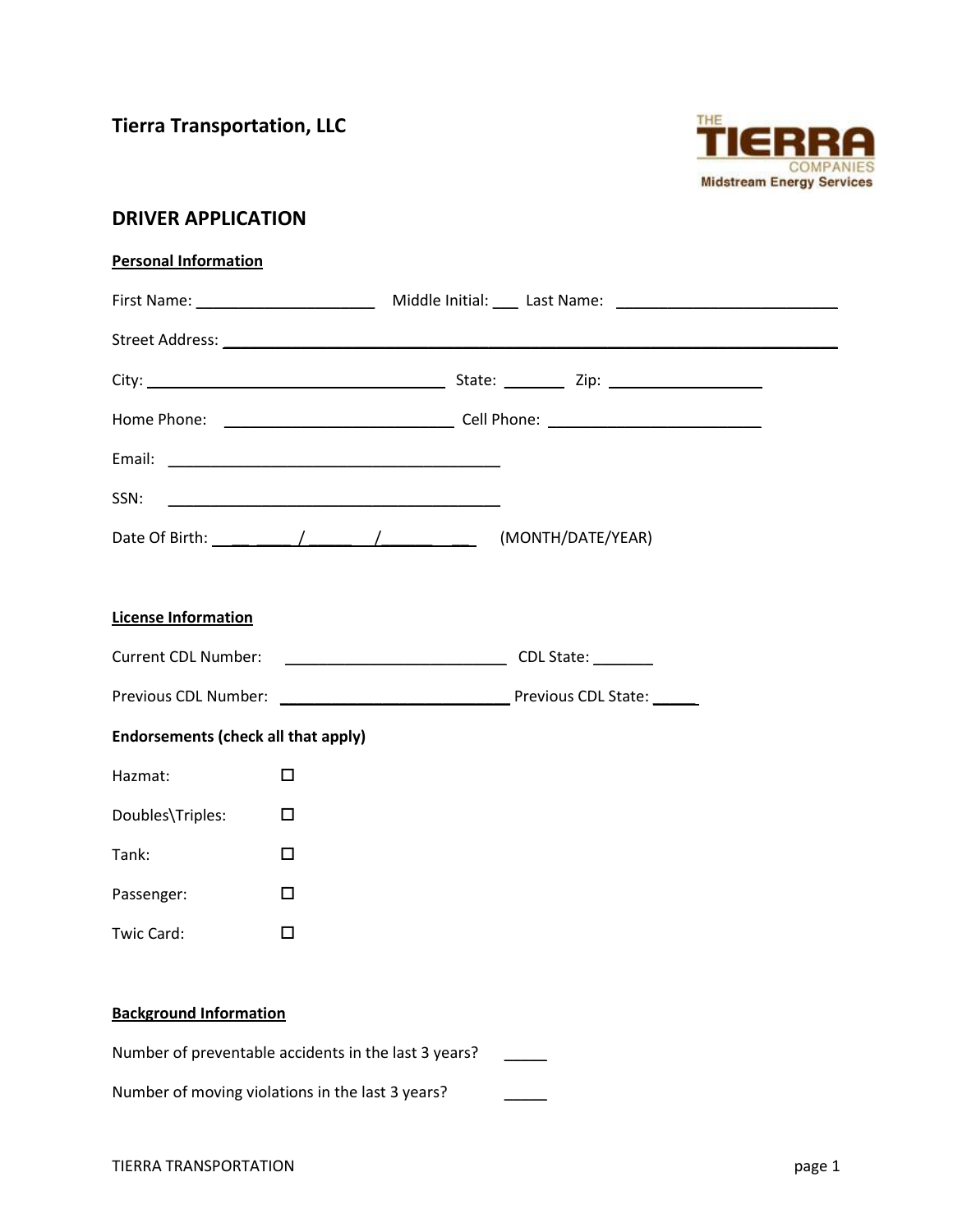Have you ever had any DUI's/DWI's?

Have you ever been charged or convicted of a felony? \_\_\_\_\_

*If "Yes" please explain in the additional comments section at the end of this document.*

### **Preferences**

When would you be available to start: \_\_\_\_\_\_\_\_\_\_\_\_\_\_\_

#### **Experience**

Employment History

## **Last or Current Employer**

| State: $\frac{1}{\sqrt{1-\frac{1}{2}}\sqrt{1-\frac{1}{2}}\sqrt{1-\frac{1}{2}}\sqrt{1-\frac{1}{2}}\sqrt{1-\frac{1}{2}}$ |  |
|------------------------------------------------------------------------------------------------------------------------|--|
|                                                                                                                        |  |
|                                                                                                                        |  |
| Employed From: / To:/                                                                                                  |  |
|                                                                                                                        |  |

### **Prior Employer**

| State: 1 |  |
|----------|--|
|          |  |
|          |  |
|          |  |
|          |  |